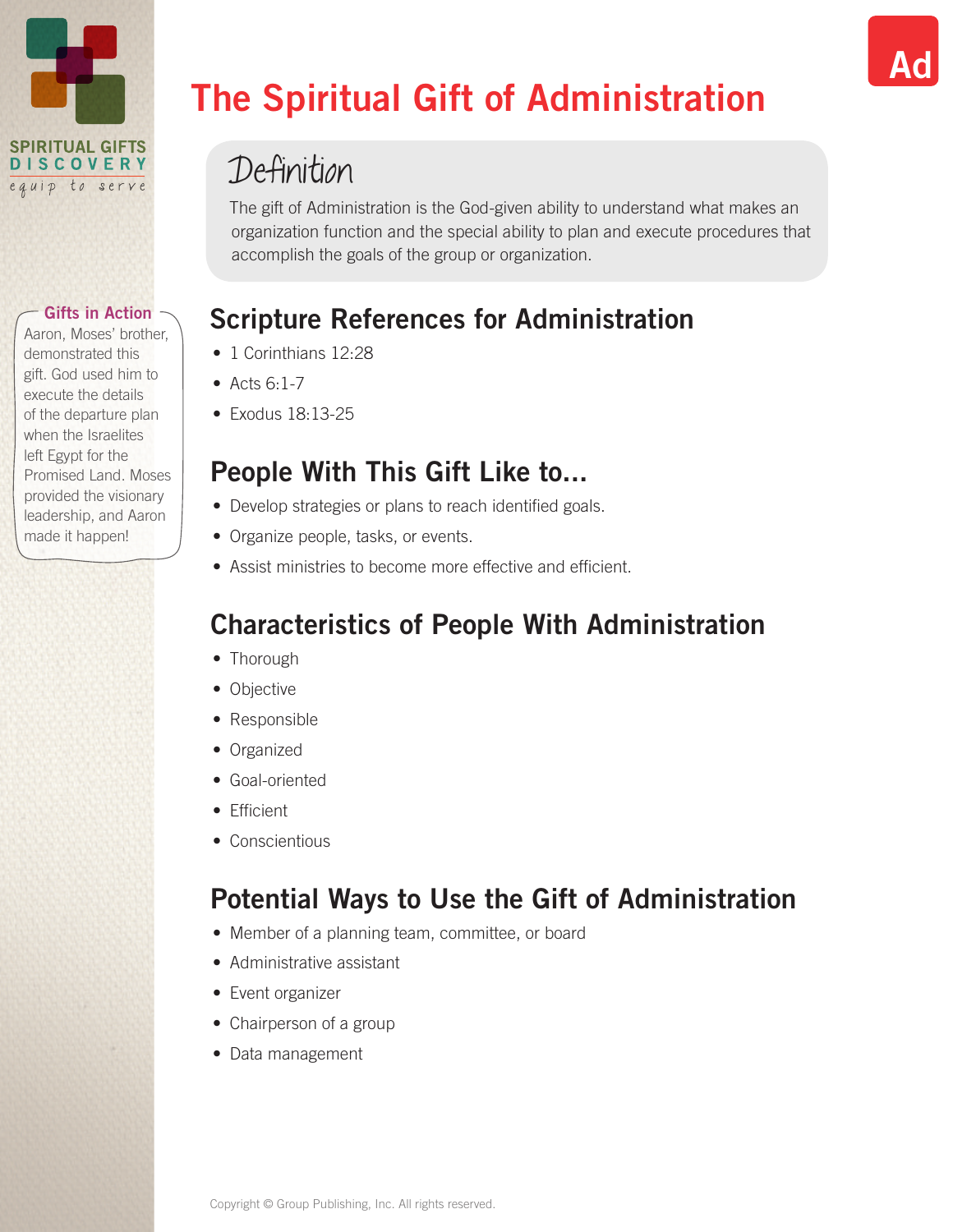

While on a mission trip in Philippi, Paul met a slave girl who was earning money for her owner by predicting the future. Paul was able to discern that her ability was not from God but an evil spirit. This gift helped him expose the deception that led people to believe in fortunetelling and superstition.

# The Spiritual Gift of Discernment

# Definition

The gift of Discernment is the God-given ability to distinguish between truth and error. It is being able to discern the difference between good and evil, right and wrong, truth and deception.

Di

# Scripture References for Discernment

- 1 Corinthians 12:10
- $\bullet$  Acts 5.1-4
- Romans 9.1

## People With This Gift Like to...

- Identify deception in others with accuracy and appropriateness.
- Sense the presence of ungodly forces.
- Recognize inconsistencies in a biblical teaching or message.

# Characteristics of People With Discernment

- Perceptive
- Insightful
- Intuitive
- Sensitive
- Truthful
- Decisive

# Potential Ways to Use the Gift of Discernment

- Member of a decision-making team, committee, or board
- Church officer or board of directors member
- Counseling
- Advisor to those who make ministry decisions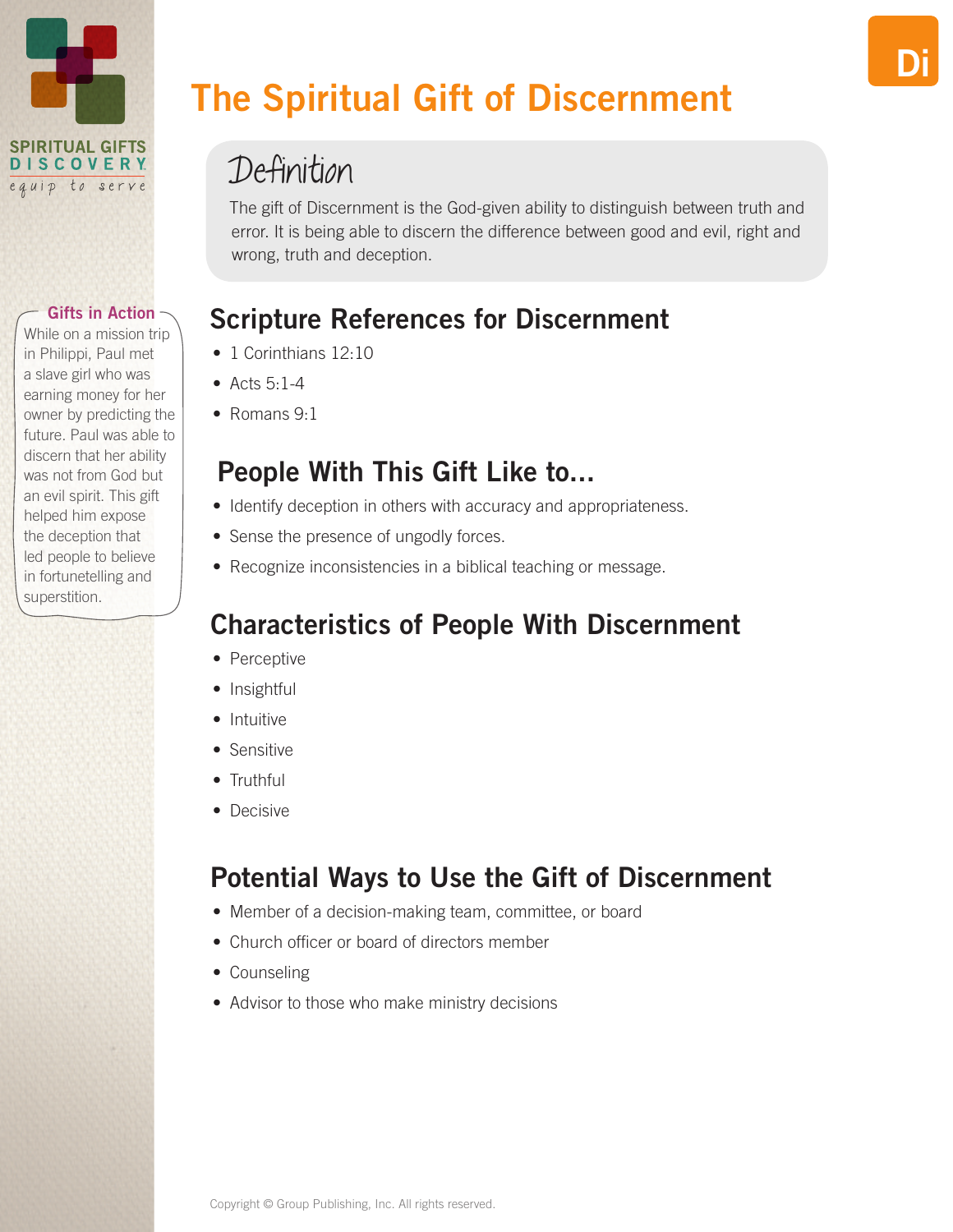

Barnabas, a respected leader of the early church, was nicknamed "son of encouragement." He traveled with Paul on his first missionary journey. He supported, encouraged, and affirmed Paul when others sought to harm him. When we encourage others, it builds them up to utilize their full potential for ministry.

# The Spiritual Gift of Encouragement

En

# Definition

The gift of Encouragement is the God-given ability to present words of comfort, consolation, and encouragement so as to strengthen or urge to action those who are discouraged or wavering in their faith.

# Scripture References for Encouragement

- Romans 12:8
- Acts  $11.22 24$
- Acts 15:30-32

## People With This Gift Like to...

- Comfort others to trust and hope in the promises of God.
- Motivate others to grow in personal and spiritual development.
- Urge others to action by applying biblical truth.

# Characteristics of People With Encouragement

- Positive
- Motivating
- Affirming
- Reassuring
- Supportive
- Trustworthy

# Potential Ways to Use the Gift of Encouragement

- Visiting the sick or elderly
- Counseling
- Hospitality team member
- Prayer ministry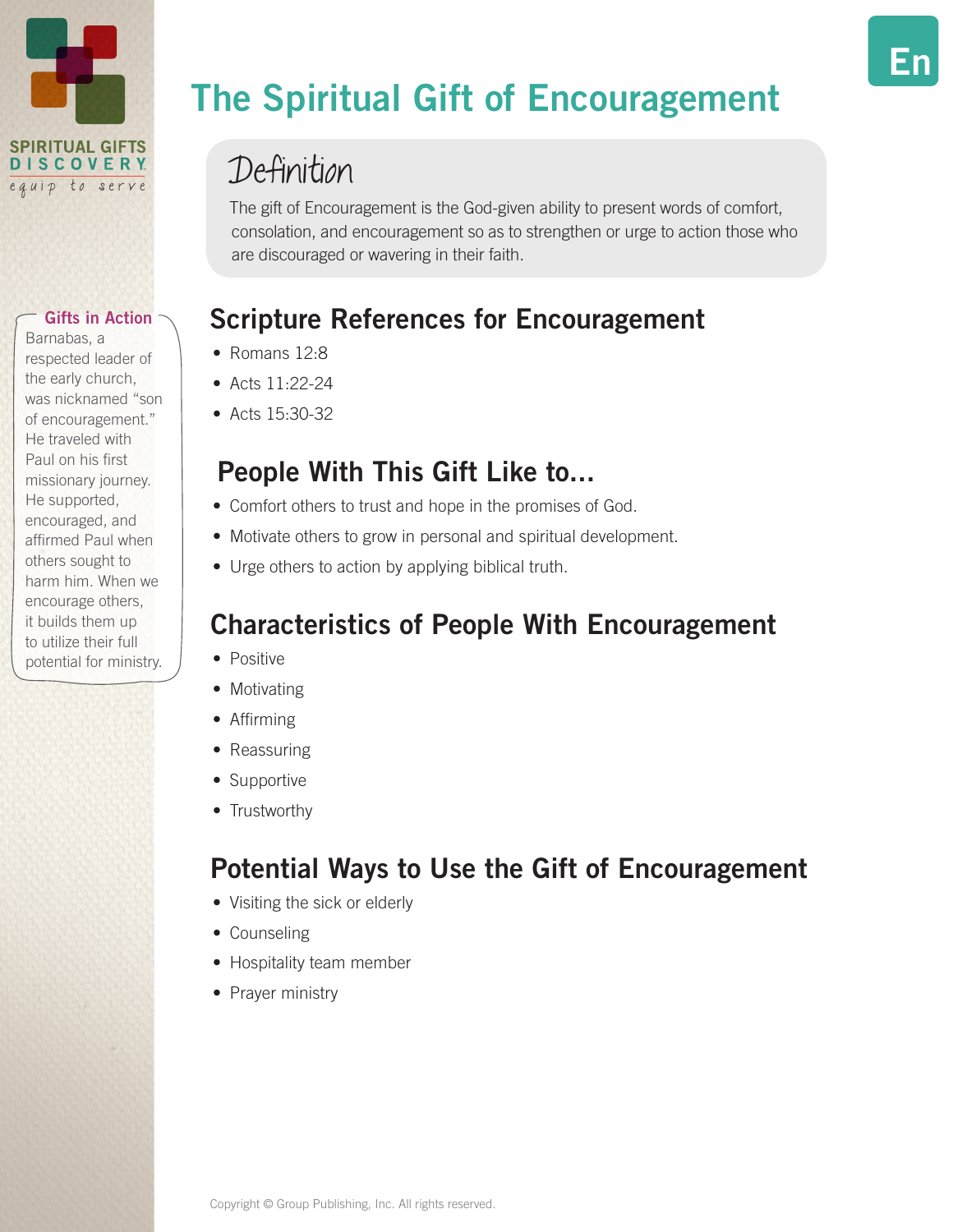

John, the son of Zebedee and brother of James, worked actively with Peter in missionary events and travels after the death of Jesus. He actively shared his faith during his travels. Five books of the New Testament are believed to have been written by John, showing how his efforts to evangelize extended to his writing as well.

# The Spiritual Gift of Evangelism

# Definition

The gift of Evangelism is the God-given ability to effectively communicate the Gospel to nonbelievers so they respond in faith and move toward discipleship.

# Scripture References for Evangelism

- Ephesians 4:11
- Acts 8:5-6
- $\bullet$  Acts 14.21

### People With This Gift Like to...

- Communicate the message of Christ with clarity and conviction.
- Seek out opportunities to talk about spiritual matters with those outside the Christian faith.
- Participate in conversations that allow for questions and dialogue about God.

# Characteristics of People With Evangelism

- Sincere
- Candid
- Influential
- Confident
- Commitment-oriented

# Potential Ways to Use the Gift of Evangelism

- Outreach events
- Mission trips
- Activities which involve people who are new to the Christian faith
- Personal faith-sharing in conversational settings

Ev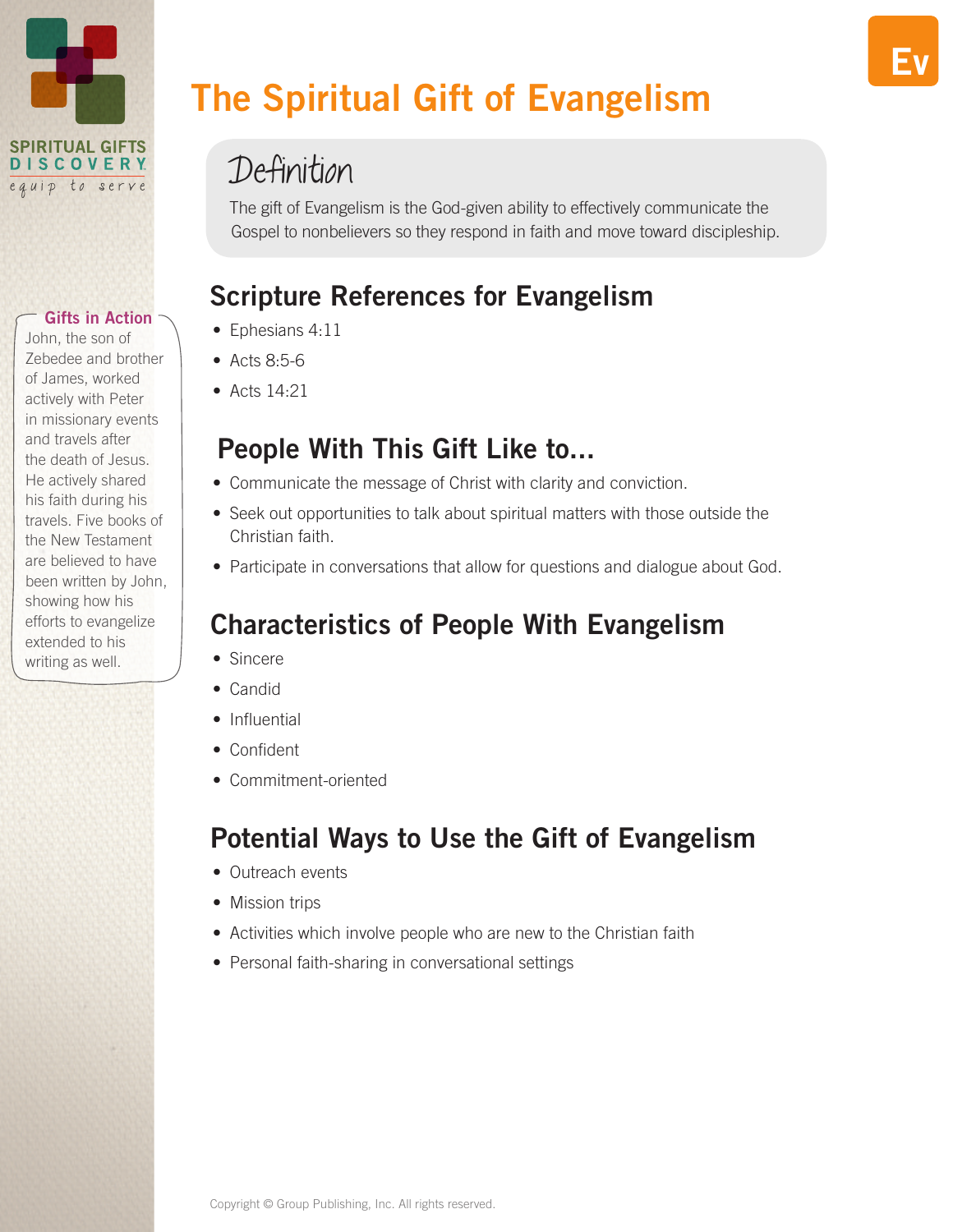

**Gifts in Action -**Lois, the grandmother

of Timothy, was known for her great faith. Paul's letter to Timothy commended her for raising him in a home that demonstrated sincere belief. Living your faith in daily life impacts the spiritual growth of others. (2 Timothy 1:5)

# The Spiritual Gift of Faith

# Definition

The gift of Faith is the God-given ability to act on God's promises with confidence and unwavering belief in God's ability to fulfill his purposes. Fa

# Scripture References for Faith

- 1 Corinthians 12:9
- 1 Corinthians 13:2
- Romans  $4.19-21$

# People With This Gift Like to...

- Act in complete confidence of God's ability to overcome obstacles.
- Advance the mission of Christ because they'll step out in action when others are doubtful.
- Ask God for what is needed and have complete trust that those needs will be met.

# Characteristics of People With Faith

- Prayerful
- Optimistic
- Trusting
- Assured
- Inspiring
- Hopeful
- Positive

# Potential Ways to Use the Gift of Faith

- Prayer ministry
- Teaching the Christian faith
- Children or youth leader
- Mission work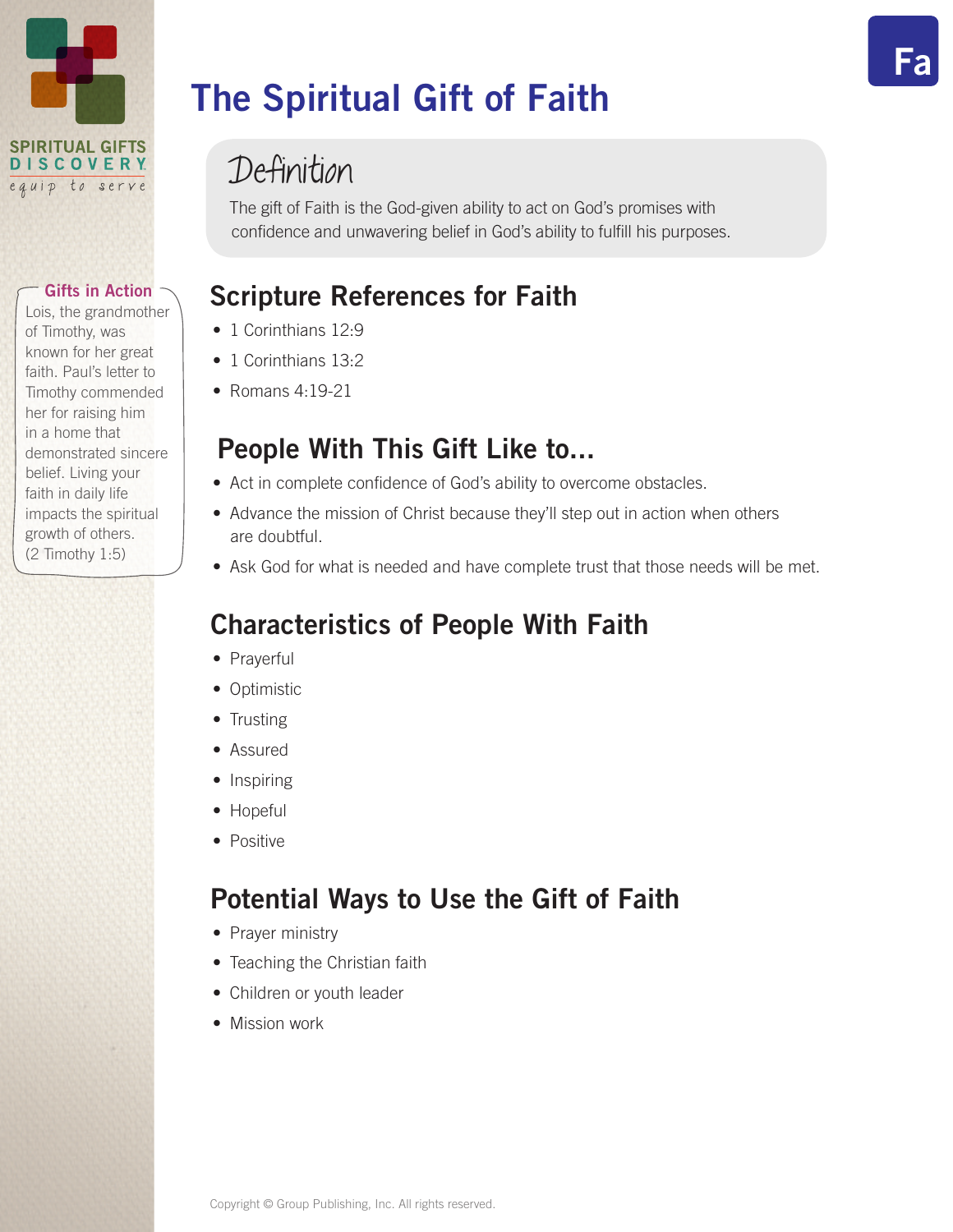

Mary, the sister of Martha and Lazarus, demonstrated this gift at a supper for Jesus in Bethany. She donated a very expensive jar of perfume to pour on the feet of Jesus as an act of love and devotion. Her sacrificial giving was criticized by Judas who selfishly wanted to keep the money. Mary's act of giving provided comfort and support to the One who gave his life for us all. (John 12:3-8)

# The Spiritual Gift of Giving

# Definition

The gift of Giving is the God-given ability to contribute money and resources to the work of the Lord with cheerfulness and generosity.

# Scripture References for Giving

- Romans 12.8
- 2 Corinthians 6:8
- $\bullet$  Luke 21.1-4

## People With This Gift Like to...

- Manage their finances and limit their lifestyle in order to donate as much of their resources as possible.
- Meet tangible needs so that spiritual growth in others can develop.
- Support the work of ministry with sacrificial gifts in order to advance the work of the church.

# Characteristics of People With Giving

- Resourceful
- Responsible
- Stewardship-oriented
- Charitable
- Disciplined

# Potential Ways to Use the Gift of Giving

- Provide support for missionaries
- Establish trust accounts and foundations to provide ongoing resources for ministry
- Share testimonies of how God has provided for your needs
- Assist with fundraising projects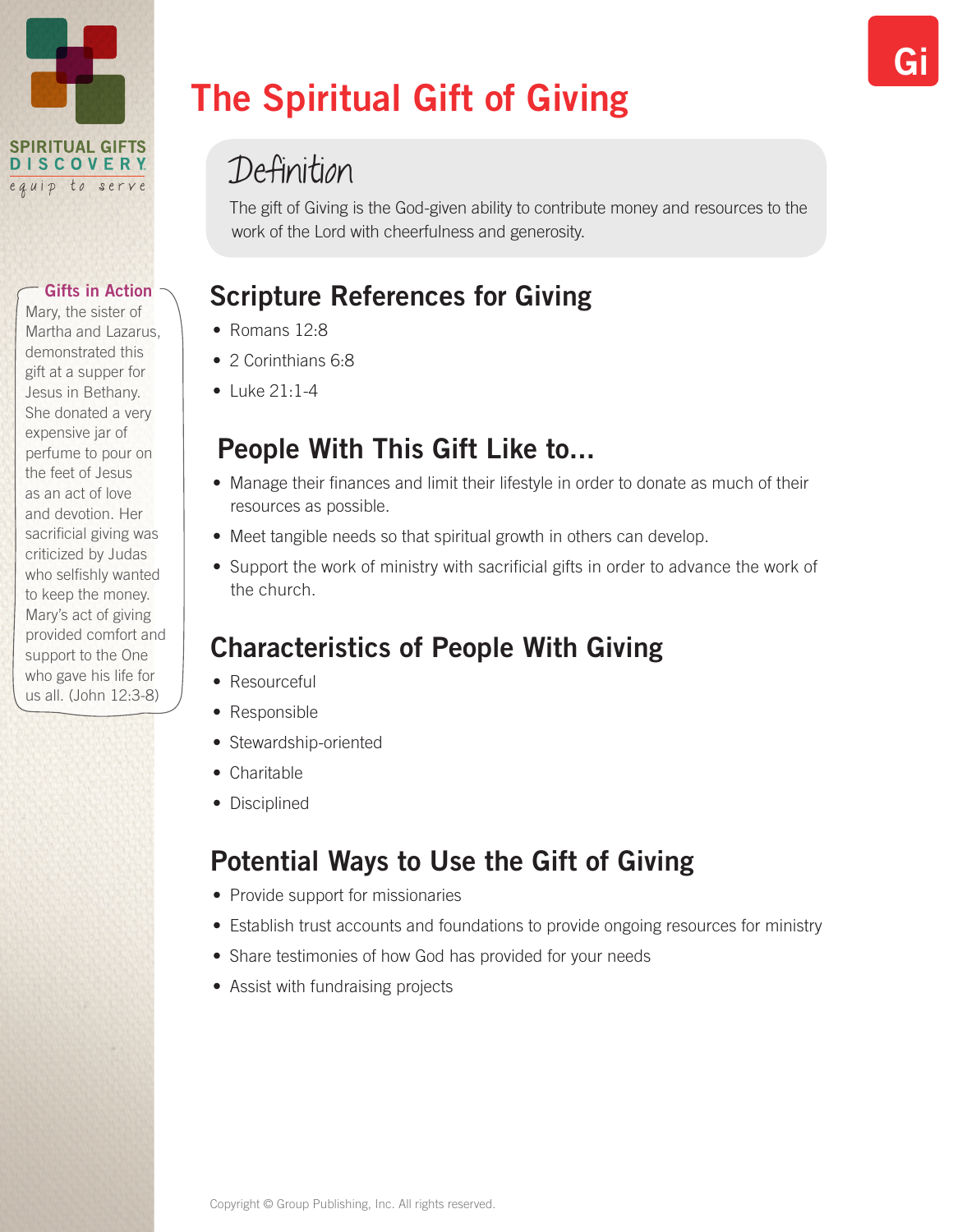

Phoebe was known for her acts of helping and serving. She supported the faith community in any way possible. She was highly regarded in the church, and Paul commended the help she gave him when he wrote his letter to the Romans. (Romans 16:1-2)

# The Spiritual Gift of Helps

# Definition

The gift of Helps is the God-given ability to accomplish practical and necessary behind-the-scenes tasks, which frees up, supports, and meets the needs of others.

# Scripture References for Helps

- 1 Corinthians 12.28
- Romans 12:7
- Acts 9:36

## People With This Gift Like to...

- Serve behind the scenes wherever needed.
- See the tangible and practical things that need to be done to complete a task or project—and enjoy doing them.
- Associate spiritual value with practical service.

# Characteristics of People With Helps

- Willing
- Reliable
- Loyal
- Dependable
- Helpful
- "Whatever-it-takes" attitude

# Potential Ways to Use the Gift of Helps

- Office helper
- Teacher's assistant
- Service projects
- Assistance to church visitors

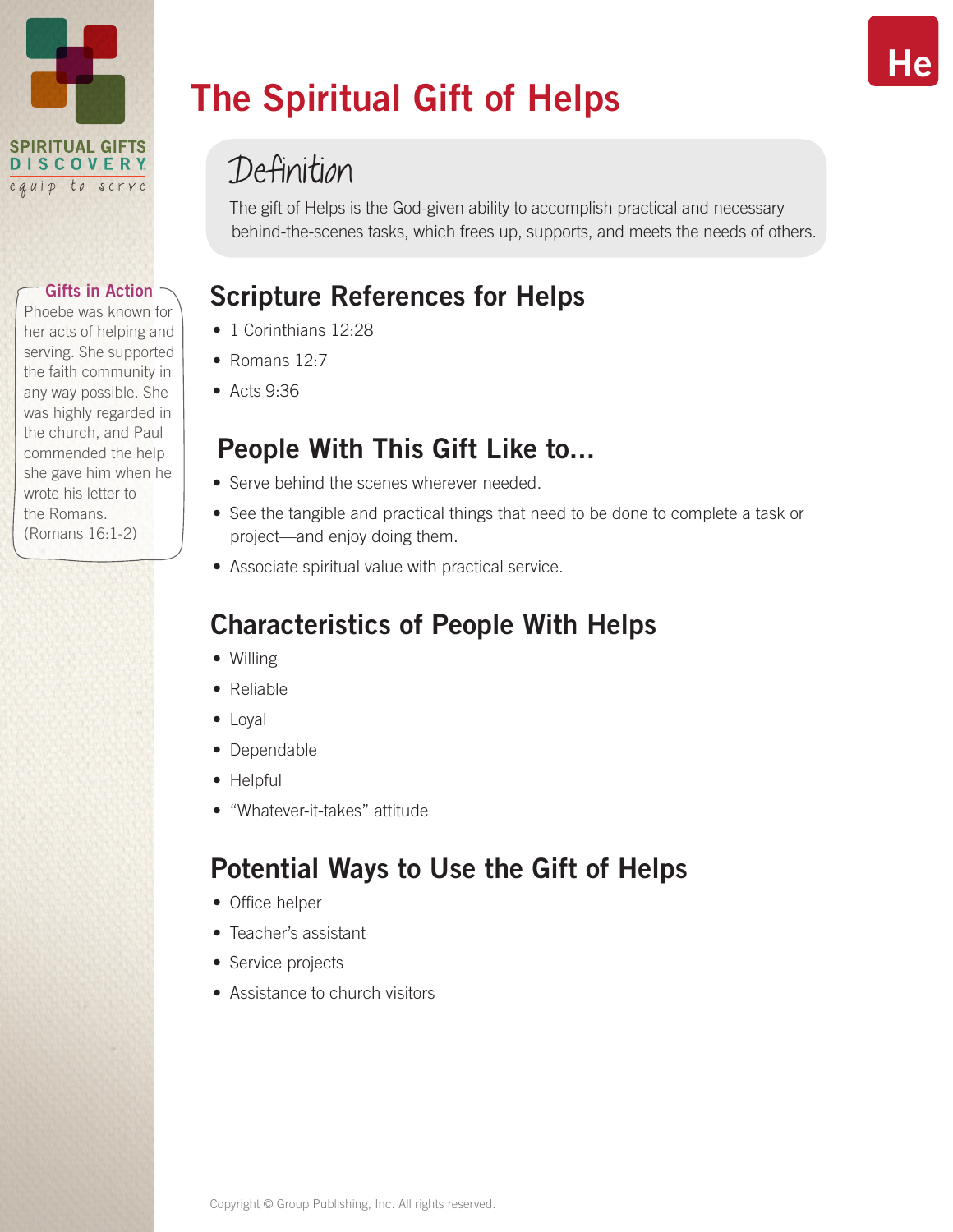

Lydia made her living selling purple cloth and dyed goods in the city of Thyatira. After Paul presented the Gospel she became a believer in Jesus. She volunteered to host Paul and his companions during his missionary journey to Philippi, insisting they stay at her home as long as they wanted. Her gracious hospitality freed Paul from having to find lodging and preparing meals while doing his mission work. (Acts 16:13-15)

# The Spiritual Gift of Hospitality

# Definition

The gift of Hospitality is the God-given ability to care for people by providing friendly reception, food, and lodging.

Ho

# Scripture References for Hospitality

- 1 Peter 4:9-10
- Romans 12:13
- Luke 10:38

## People With This Gift Like to...

- Provide an environment where people feel valued and cared for.
- Seek ways to connect people together into meaningful relationships.
- Set people at ease in unfamiliar surroundings.

## Characteristics of People With Hospitality

- Friendly
- Gracious
- Inviting
- Trusting
- Caring
- Responsive
- Warm

# Potential Ways to Use the Gift of Hospitality

- Host a small group Bible study
- Provide food for church meals (funerals, receptions, special events)
- Serve meals at a local soup kitchen or food pantry
- Be a member of the guest services team (usher, greeter, etc.)
- Prepare coffee for church services and events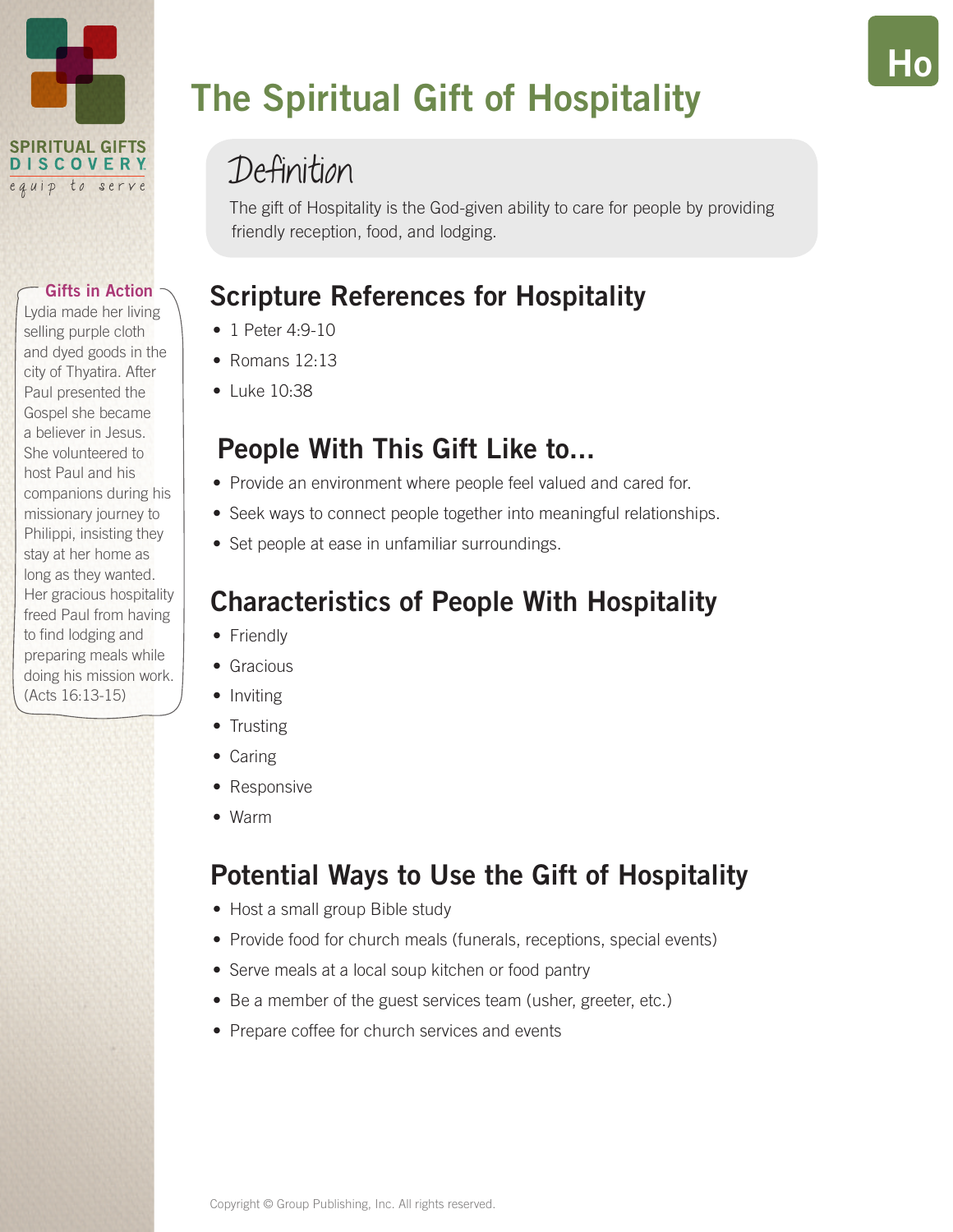

Zacharias was a priest and the father of John the Baptist. His wife, Elizabeth, was related to Mary, the mother of Jesus, and described as "barren" because she never had a child. Her condition didn't stop Zacharias from praying daily for a child. He prayed for many years until finally, in his old age, an angel announced that he and Elizabeth would have a son. (Luke 1:5-23)

# The Spiritual Gift of Intercession

# Definition

The gift of Intercession is the God-given ability to consistently pray on behalf of and for others, seeing frequent and specific results.

# Scripture References for Intercession

- Romans 8:26-27
- Colossians 1:9-12
- $\bullet$  Colossians 4.12-13

# People With This Gift Like to...

- Earnestly pray on behalf of someone or some cause.
- Set a daily time to pray for spiritual victories over the challenges and obstacles of life.
- Pray in response to a leading from God, whether understood or not.

# Characteristics of People With Intercession

- Advocate
- Sincere
- Trustworthy
- Burden-bearer
- Spiritually sensitive

# Potential Ways to Use the Gift of Intercession

- Join a prayer group
- Pray for the needs of your congregation and its people
- Become a prayer partner of your pastor or a church leader
- Participate in the National Day of Prayer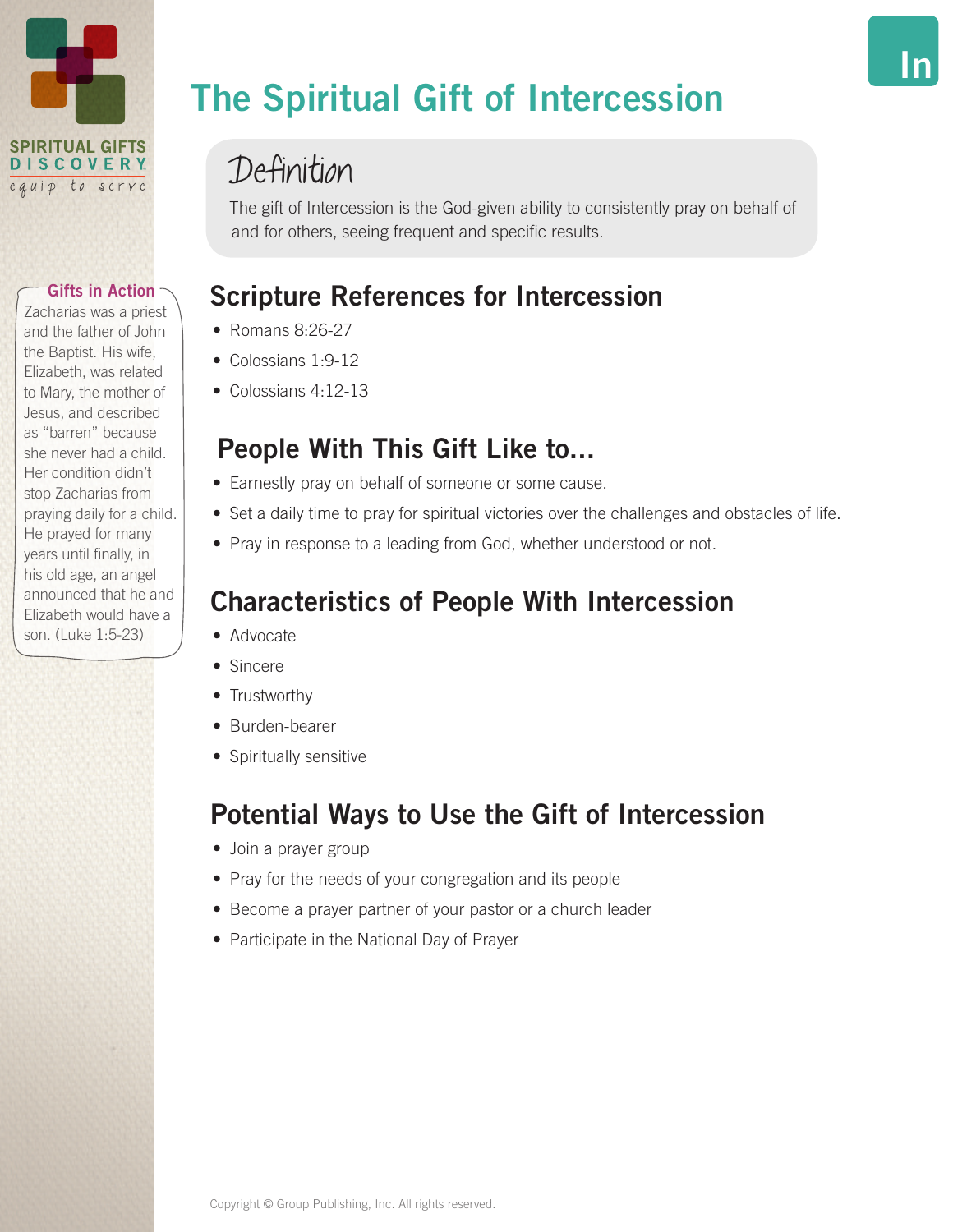

The people who lived in Berea of Macedonia were known for their thirst for biblical knowledge. These "Bereans" were considered "more noble" than the Christ-followers in Thessalonica because they examined Scripture every day to verify what Paul was teaching. They used this gift to provide direction to those who were searching for the true God.

# The Spiritual Gift of Knowledge

# Definition

The gift of Knowledge is the God-given ability to learn, analyze, and uncover insights from the Bible that are pertinent to the growth and well-being of the church.

Kn

# Scripture References for Knowledge

- 1 Corinthians 12.8
- 1 Corinthians 14:6
- 2 Corinthians 11.6

### People With This Gift Like to...

- Research the Bible for insight, understanding, and truth.
- Organize information for teaching and practical and personal use.
- Come up with biblical solutions for life's challenges.

### Characteristics of People With Knowledge

- Inquisitive
- Observant
- Insightful
- Reflective
- Studious
- Truthful

## Potential Ways to Use the Gift of Knowledge

- Member of a decision-making team, committee, or board
- Church officer or board of directors member
- Counseling
- Teaching
- Provide research for those who present biblical messages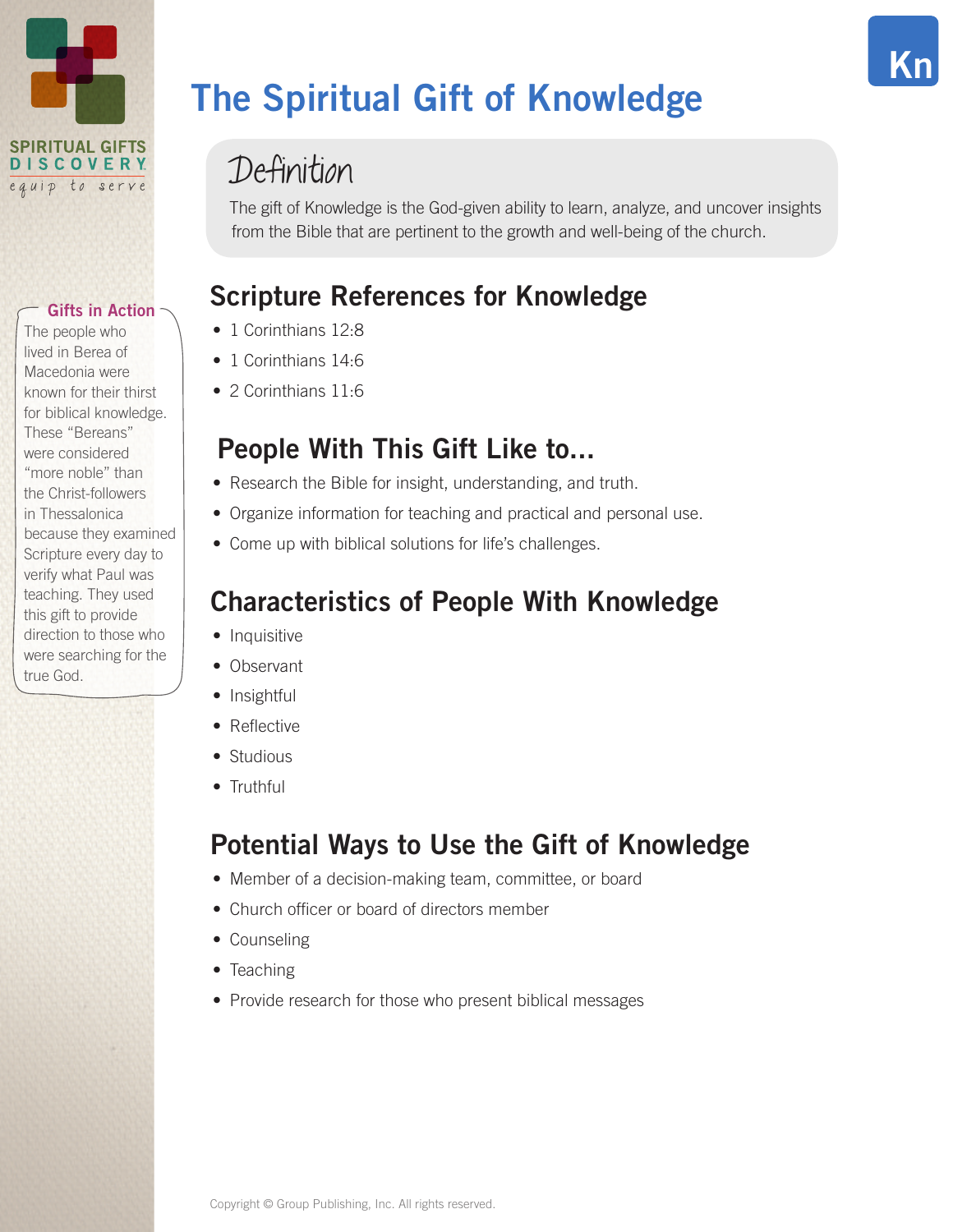

Moses was one of the greatest leaders of God's people. God appointed him to free the children of Israel from bondage in Egypt and lead them to the land of promise in Canaan. Moses was successful in his mission despite the challenges he faced from the pharaoh and the doubts and fears of the people he was leading.

# The Spiritual Gift of Leadership

# Definition

The gift of Leadership is the God-given ability to cast vision, motivate, and direct people to harmoniously accomplish the purposes of God.

## Scripture References for Leadership

- Romans 12.8
- $\bullet$  1 Timothy 5:17
- Hebrews 13:17

### People With This Gift Like to...

- Motivate others to perform to the best of their abilities.
- Take responsibility, cast a vision, and establish goals.
- Provide direction for God's people or ministry.

### Characteristics of People With Leadership

- Influential
- Visionary
- Persuasive
- Motivating
- Goal setter

## Potential Ways to Use the Gift of Leadership

- Team or ministry leader
- Small-group Bible study leader
- Church leadership board or council
- Children or youth leader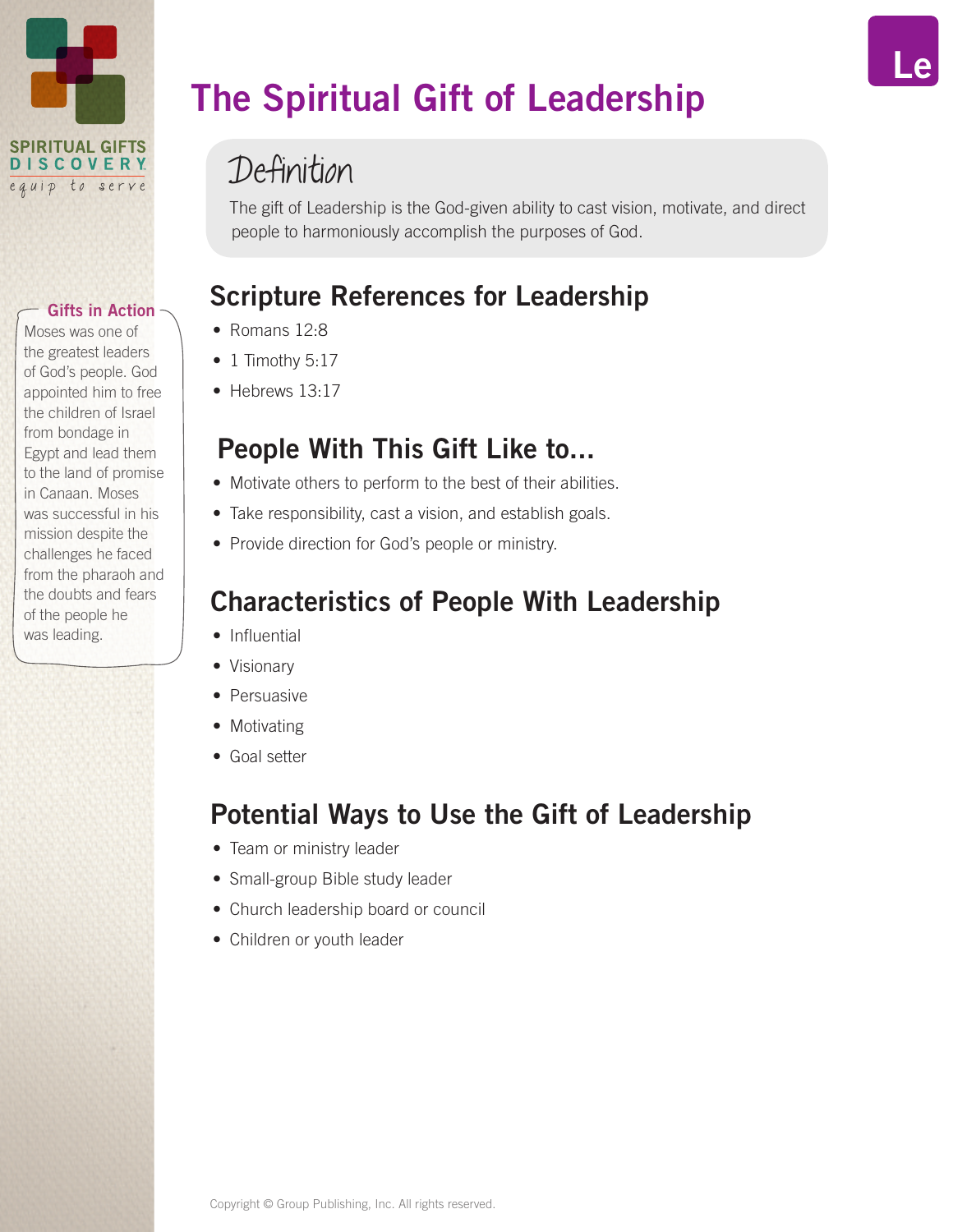

A man from Samaria became the hero of a story Jesus told to answer the question "Who is my neighbor?" The parable tells of how a man on the road to Jericho was attacked by robbers and left to die. Both a priest and Levite passed by without helping, but a "certain Samaritan" took pity on the wounded traveler and gave him aid. This story demonstrates how those gifted in Mercy have compassion that seeks to help anyone in need. (Luke 10:30-37)

# The Spiritual Gift of Mercy

# Definition

The gift of Mercy is the God-given ability to feel deeply for those in physical, spiritual, or emotional need and then demonstrate actions to meet those needs. Me

## Scripture References for Mercy

- Romans 12.8
- Mark 9:41
- Matthew 25:34-40

### People With This Gift Like to...

- Alleviate the source of pain or discomfort in suffering people.
- Concern themselves with issues that cause harm to or oppress people.
- Address the needs of the lonely, neglected, or forgotten.

### Characteristics of People With Mercy

- Empathetic
- Caring
- Responsive
- Kind
- Compassionate
- Sensitive

# Potential Ways to Use the Gift of Mercy

- Hospital or shut-in visitation
- Homeless ministry
- Food bank assistance
- Involvement in recovery programs, prison ministry, or social justice causes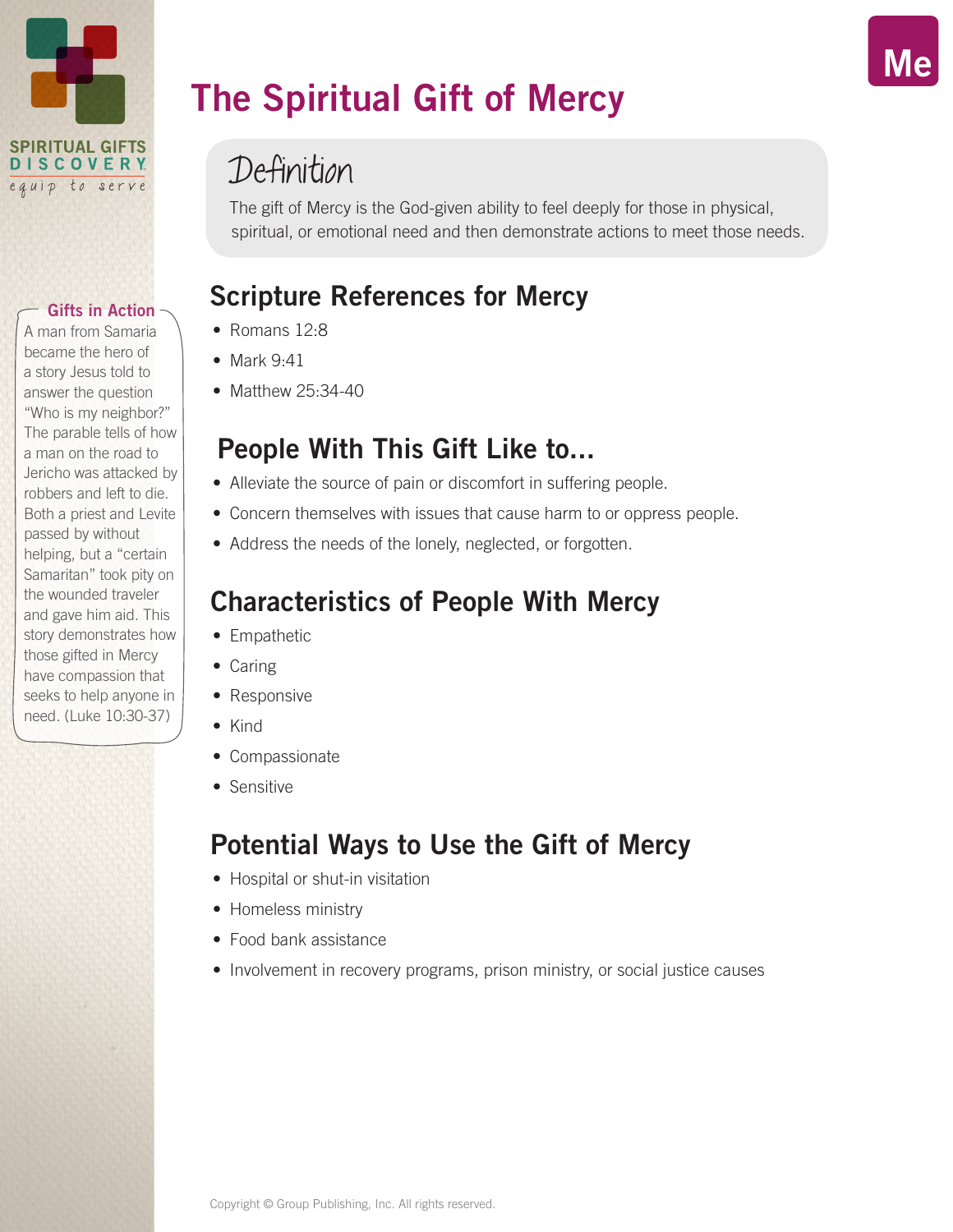

Paul was transformed by God from a persecutor of Christians to a preacher for Christ. During his public ministry he made three missionary journeys in which he challenged people to live more fully for God. Paul drew from his background, training, and life experiences to proclaim the Gospel in such a way that it was easily understood and accepted. He was not afraid to expose the things that were contrary to God's Word. His preaching and writing inspired people to live for Christ.

# The Spiritual Gift of Prophecy

# Definition

The gift of Prophecy is the God-given ability to reveal God's truth and proclaim it in a timely and relevant manner for understanding, correction, repentance, or edification.

## Scripture References for Prophecy

- Romans 12.6
- 1 Corinthians 12:10.28
- 1 Corinthians 13.2

### People With This Gift Like to...

- See a truth that others often fail to see and challenge them to respond.
- Understand God's heart and mind through life experiences.
- Expose sin or deception in others for the purpose of making things right.

# Characteristics of People With Prophecy

- Discerning
- Compelling
- Uncompromising
- Authoritative
- Confronting
- Convicting

# Potential Ways to Use the Gift of Prophecy

- Sunday school/Bible teacher
- Spiritual advisor
- Preaching
- Member of a board or council that sets future direction

Pr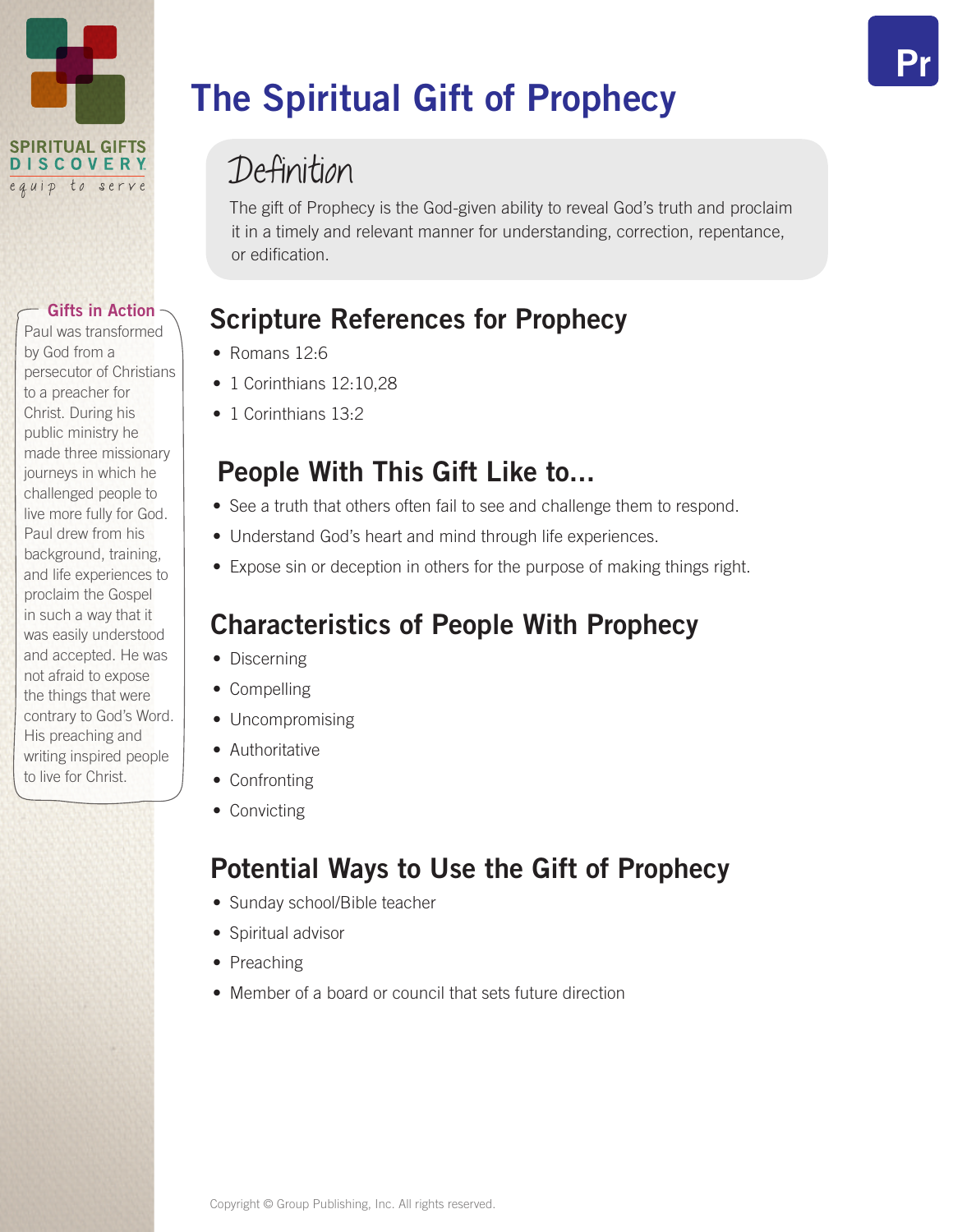

With the rapid growth of the early church, it soon became apparent that help was needed to shepherd the people. One group needing extra attention was the widows. Some felt they were being overlooked in the daily distribution of food. The disciples selected seven men to be responsible for this group of women. These seven were selected because they were "full of the Spirit and wisdom." They demonstrated the gift of shepherding by establishing long-term care for this select group. The seven men chosen were Stephen, Philip, Procorus, Nicanor, Timon, Parmenas, and Nicolas of Antioch. (Acts 6:1-6)

# The Spiritual Gift of Shepherding

# Definition

The gift of Shepherding is the God-given ability to assume long-term personal responsibility for the spiritual welfare of an individual or small group of Christ-followers by nurturing and guiding them toward ongoing spiritual maturity. Sh

# Scripture References for Shepherding

- Ephesians 4:11-12
- 1 Peter 5:1-4
- $\bullet$  1 Timothy 3:1-13

## People With This Gift Like to...

- Provide guidance and oversight to a small group of people.
- Establish trust and confidence through long-term relationships.
- Lead and protect those who are in their care.

# Characteristics of People With Shepherding

- Nurturing
- Guiding
- Supportive
- Relational
- Influential

# Potential Ways to Use the Gift of Shepherding

- Small group leader
- Youth leader
- Sunday school/Bible teacher
- College ministry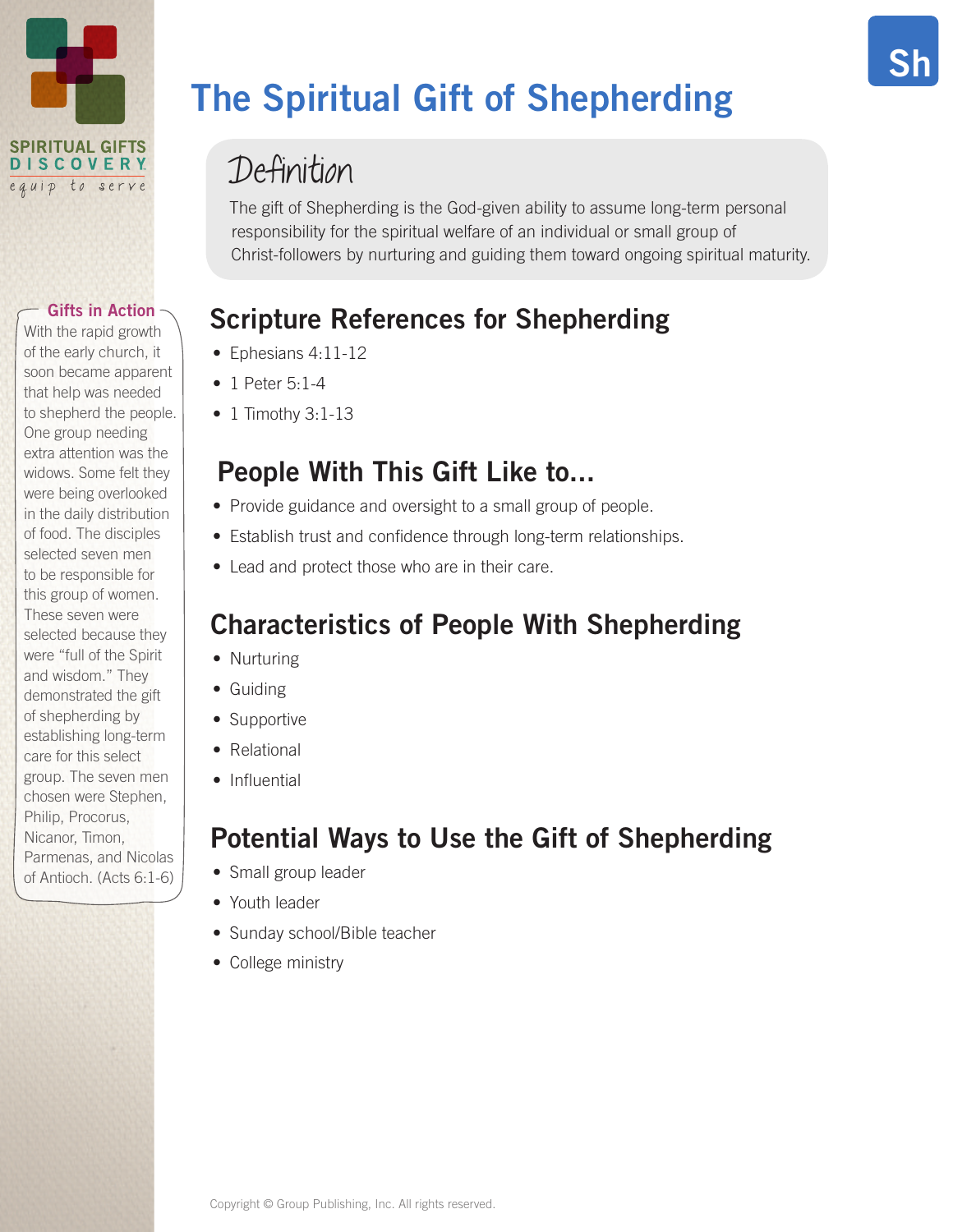

Paul took every opportunity to teach, write, preach, and communicate the Gospel. He's the author of 13 New Testament epistles whose content displays his ability for analytical thinking and clear communication. On his first missionary journey, Paul taught at Iconium and "spoke so effectively" that a large number of Jews and Gentiles started believing in God that day. (Acts 14:1-3)

# The Spiritual Gift of Teaching

# Definition

The gift of Teaching is the God-given ability to understand, clearly explain, and apply the Word of God in such a way that it is clearly understood by others.

Te

# Scripture References for Teaching

- Romans 12.7
- 1 Corinthians 12:28-29
- Acts 18:24-28

### People With This Gift Like to...

- Have extended times of study and reflection of God's Word.
- Challenge learners simply and practically with the truths of the Bible.
- Give attention to detail and accuracy.

### Characteristics of People With Teaching

- Disciplined
- Perceptive
- Teachable
- Practical
- Analytical
- Articulate

# Potential Ways to Use the Gift of Teaching

- Bible teacher to children, youth, or adults
- Teacher's assistant
- Small group leader/teacher
- Tutor
- Coach